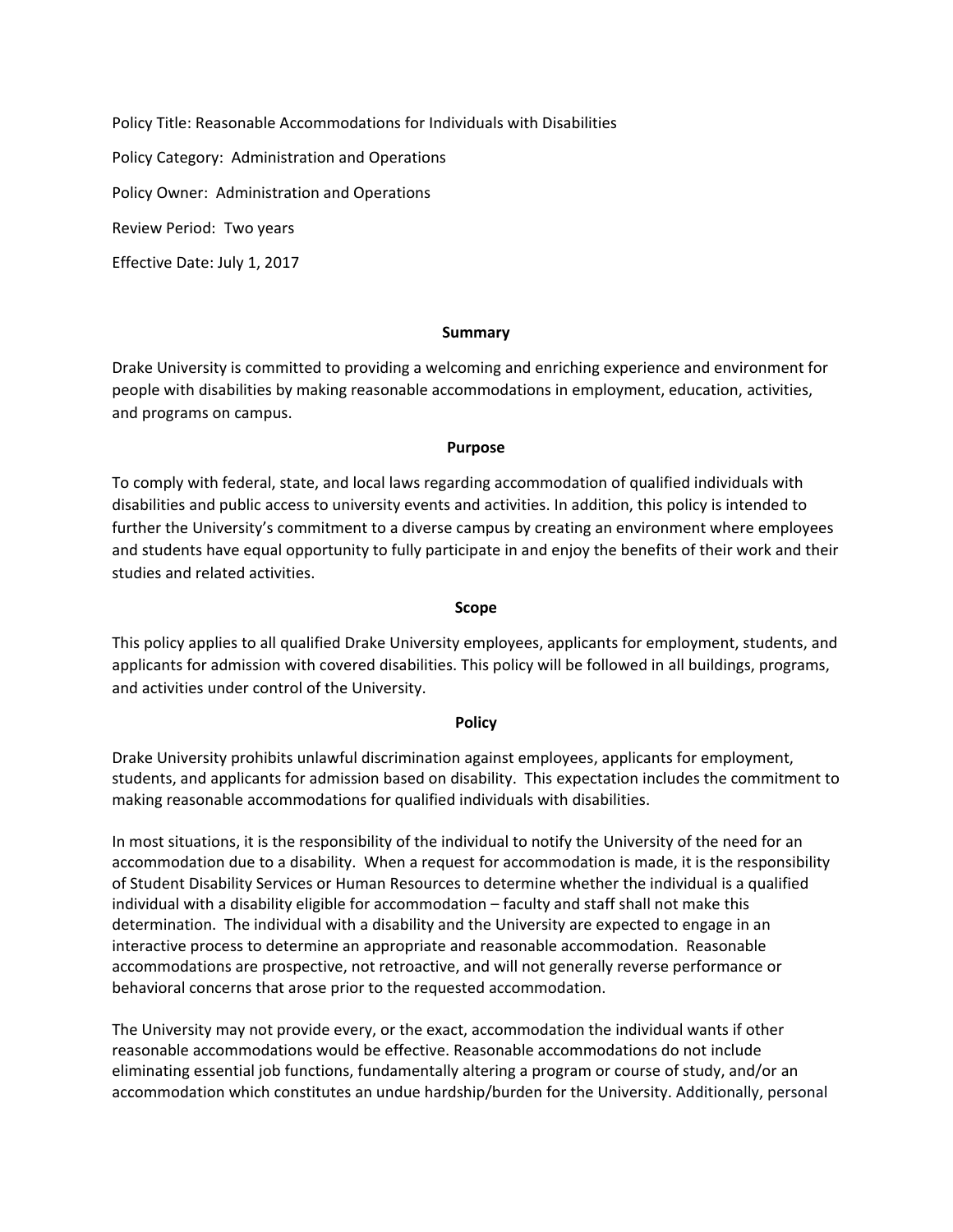use devices or services such as personal attendants, individually prescribed hearing aids and wheelchairs, or readers for personal use or study are generally not considered reasonable accommodations and therefore will not be provided by the University.

The University may request reasonable documentation substantiating the disability and the individual's functional limitations due to the disability. Any medical information and documentation will be maintained as confidential.

## **Employees and Applicants for Employment**

Employees with covered disabilities who are otherwise qualified may request reasonable accommodations in order to carry out the essential functions of their work with the University. In most situations, it is the employee's responsibility to request accommodations and initiate the interactive process. In the course of the interactive process, the employee and the University will determine if the employee can be reasonably accommodated without eliminating an essential function of the job or causing an undue hardship on the University. The University has adopted procedures for employees seeking reasonable accommodation due to a disability.

Qualified applicants for employment may request reasonable accommodations to participate in the application process. In most situations, it is the applicant's responsibility to request accommodations and initiate the interactive process. In the course of the interactive process, the applicant for employment and the University will determine if the employee can be reasonably accommodated in the application process without causing an undue hardship on the University. The University has adopted procedures for applicants seeking reasonable accommodation due to a disability.

Under federal law, the University may deny a particular accommodation, take employment action, or deny employment benefits (including hire) if the employee or applicant for employment presents a direct threat to the health or safety of the individual or others which cannot be eliminated or reduced by a reasonable accommodation. The determination of whether the employee or applicant for employment is a direct threat will be made through Human Resources and will based on individualized assessment of whether the employee or applicant for employment can safely perform the essential functions of the job. The assessment is based objective, factual evidence, and considers the duration of the risk, nature and severity of the potential harm, the likelihood of the harm, and the imminence of the potential harm.

# **Students and Applicants for Admission**

Students with covered disabilities who are otherwise qualified to enroll and participate in the University's programs, services, and activities, including admission, student-employment, and travel programs, may request reasonable accommodations for participation. In most situations, it is the student's responsibility to request accommodations and initiate the interactive process. In the course of the interactive process, the student and the University will determine if the student can be reasonably accommodated without fundamentally altering the nature of an academic course or program, or otherwise causing an undue burden on the University. The University will engage in a deliberative process for determining whether a requested accommodation would fundamentally alter a course or academic program or result in an undue burden. This process, and the decision and supporting reasons,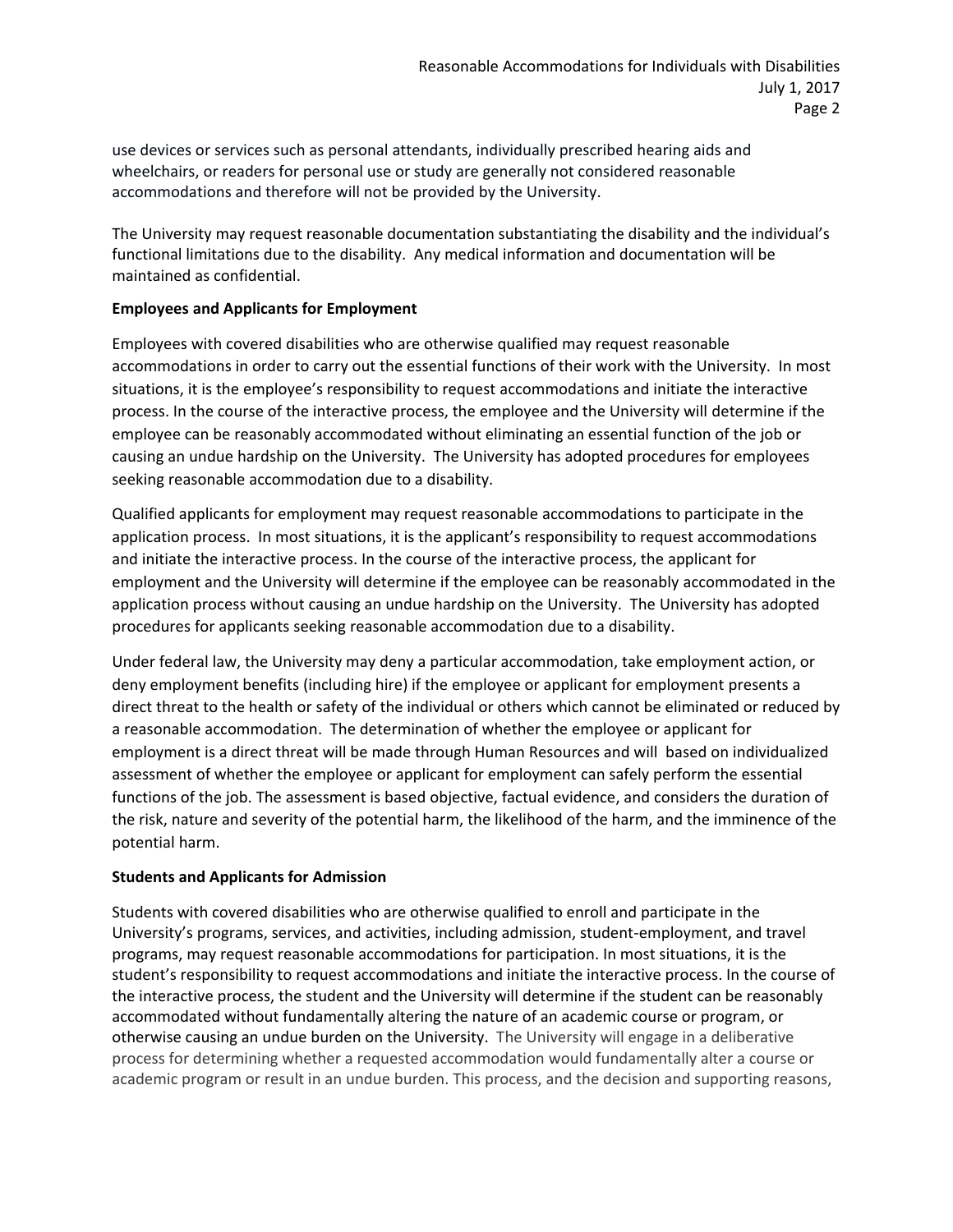will be fully documented. The University has adopted procedures for students seeking reasonable accommodation due to a disability.

Qualified applicants for admission with disabilities may not, unlawfully on the basis of a disability, be denied admission or be subjected to unlawful discrimination in admission or recruitment activities. In most situations, it is the applicant's responsibility to request accommodations and initiate the interactive process. In the course of the interactive process, the applicant and the University will determine if the student can be reasonably accommodated without causing a fundamental alteration or otherwise causing an undue burden on the University. The University has adopted procedures for applicants seeking reasonable accommodation due to a disability.

Under federal law, the University may deny a particular accommodation or participation in educational courses of study and/or other benefits of University programs, services, and activities, including admission, student-employment, and travel programs, if a student or applicant for admission poses a direct threat to the health or safety of others. The determination of whether there is a direct threat will be made through Student Disability Services and will be based on an individualized assessment. The assessment is based objective, factual evidence, and considers the nature, duration, and severity of the risk, the probability of potential injury, and the imminence of the potential harm. The University will also consider whether a risk can be eliminated or reduced to an acceptable level with a reasonable modification of policies, practices, procedures, or provision of auxiliary aids and services.Any service or activity available to the general student population will also be made available to qualified students with disabilities, unless the availability of the service or activity causes an undue burden or will fundamentally alter the nature of the service or activity. Such availability includes, but is not limited to, the following kinds of services and activities: campus housing, health services, insurance, academic, career and personal counseling, testing services, financial aid, scholarships, student employment, placement services, orientation, registration, library access, tutoring, recreation, intramurals, intercollegiate athletics, food services, student activity programs, student organizations, campus parking, commencement, choral and drama groups, travel programs, and other cultural and social programs and activities.

Generally students are expected to follow established classroom attendance policies. However, some disabilities are episodic, and students may have to miss class as a result of disability-related medical issues. In most cases attendance is fundamental to course objectives. For example, students may be required to think and argue critically or to participate in group or laboratory projects. In some instances faculty may determine that a student can master course content despite the student's absences. Because attendance is usually integral to the learning process at Drake, the faculty of the respective college, at the departmental or individual level, sets these policies. Adjustments to those policies may be addressed on an individualized basis using the interactive process.

### **Buildings and Facilities**

All campus buildings and facilities are to be accessible to the extent that barrier removal is readily achievable. In situations where a particular service, course, lab, program, event, or activity may be scheduled in a location that is inaccessible to a qualified individual with a disability, the University will use readily achievable alternative methods for accessibility, including relocating an event or service to an accessible location so as not to deny access. The qualified individual is responsible for making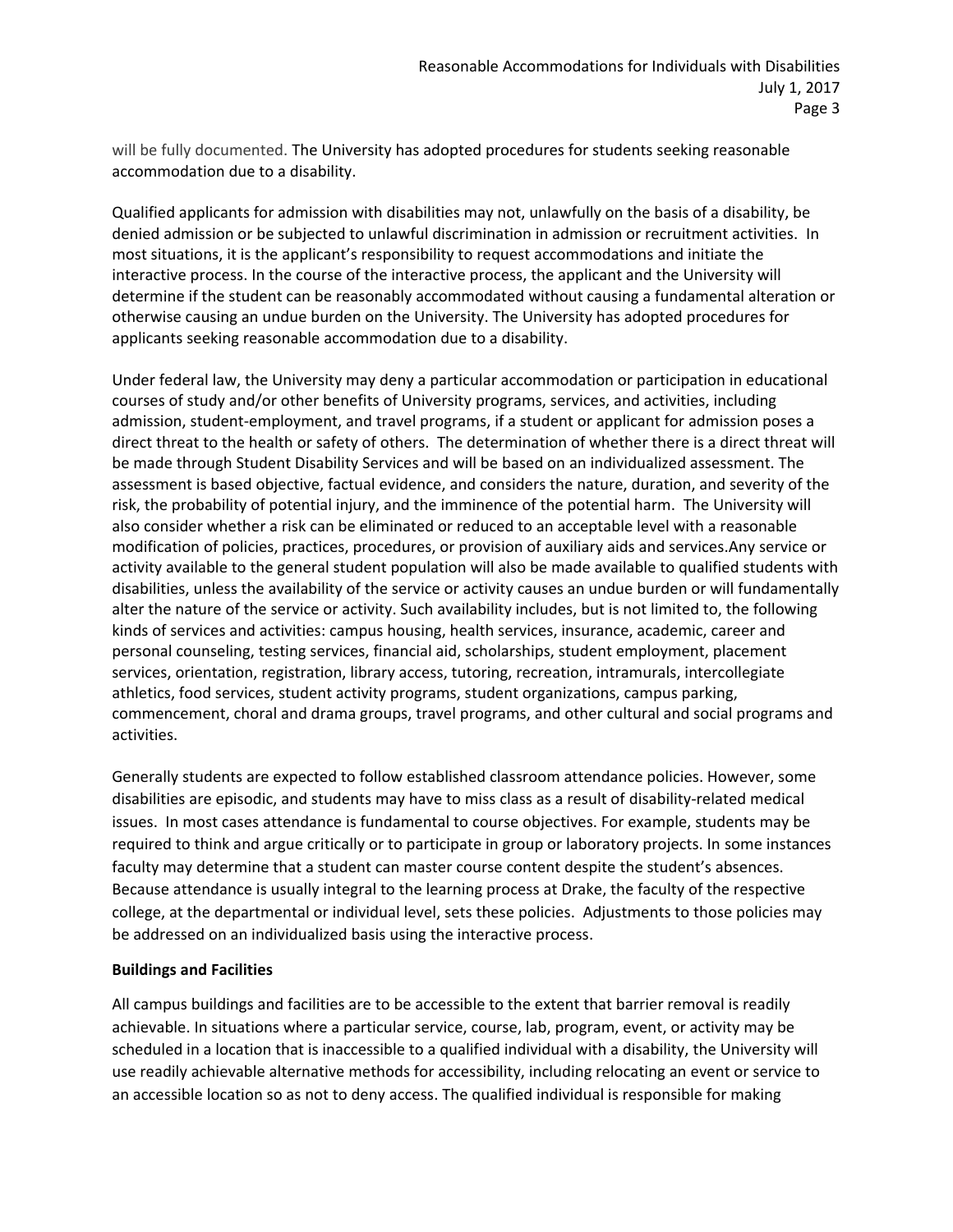accessibility needs known to the University far enough in advance to allow reasonable time for alternative methods such as relocation. The University has adopted procedures for individuals seeking to submit an accessibility request due to a disability.

## **Animals**

The University allows for service and assistance animals on campus as required under state and federal law. Employee or student use of such an animal as a form of accommodation is addressed in the Service and Assistance Animals, Animal Mascots, and Pets Policy**.**

## **Grievances and Reconsideration**

If a qualified individual with a disability disagrees with the provision or denial of a requested accommodation after following the established procedures to request accommodations, the individual may seek further review of that decision. For academic accommodations, students or faculty members may use the Grievance Process Regarding Academic Accommodations. For employment accommodations, an employee or applicant may seek reconsideration and administrative review of the accommodation request. For any other complaints or concerns over reasonable accommodations, please refer to the Non-Discrimination Statement. These documents can be found on the Policy Library page for the Reasonable Accommodations Policy.

## **Definitions**

Direct Threat: For employees or applicants for employment, a "direct threat" means a significant risk of substantial harm to self or others. For students or applicants for admission, a "direct threat" means a significant risk of substantial harm to others.

Disability: Not every medical condition is protected by the law as a disability. Disability means:

- The person has a physical or mental impairment that substantially limits one or more major life activities;
- The person has a record of such an impairment (such as cancer that is in remission); or
- The person is "regarded as" having such an impairment, meaning the individual has been treated as disabled because the individual has an actual or perceived physical or mental impairment, whether or not the impairment limits or is perceived to limit a major life activity. This does not apply to perceived impairments that are minor or transitory (six months or less in duration). However, an individual who is only "regarded as" having an impairment is not entitled to reasonable accommodations for the perceived disability.

Essential functions: For employees or applicants for employment, essential functions are the fundamental job duties that a person must be able to perform with or without the help of a reasonable accommodation. Factors to consider in determining if a function is essential include: whether the reason the position exists is to perform that function; the number of other employees available to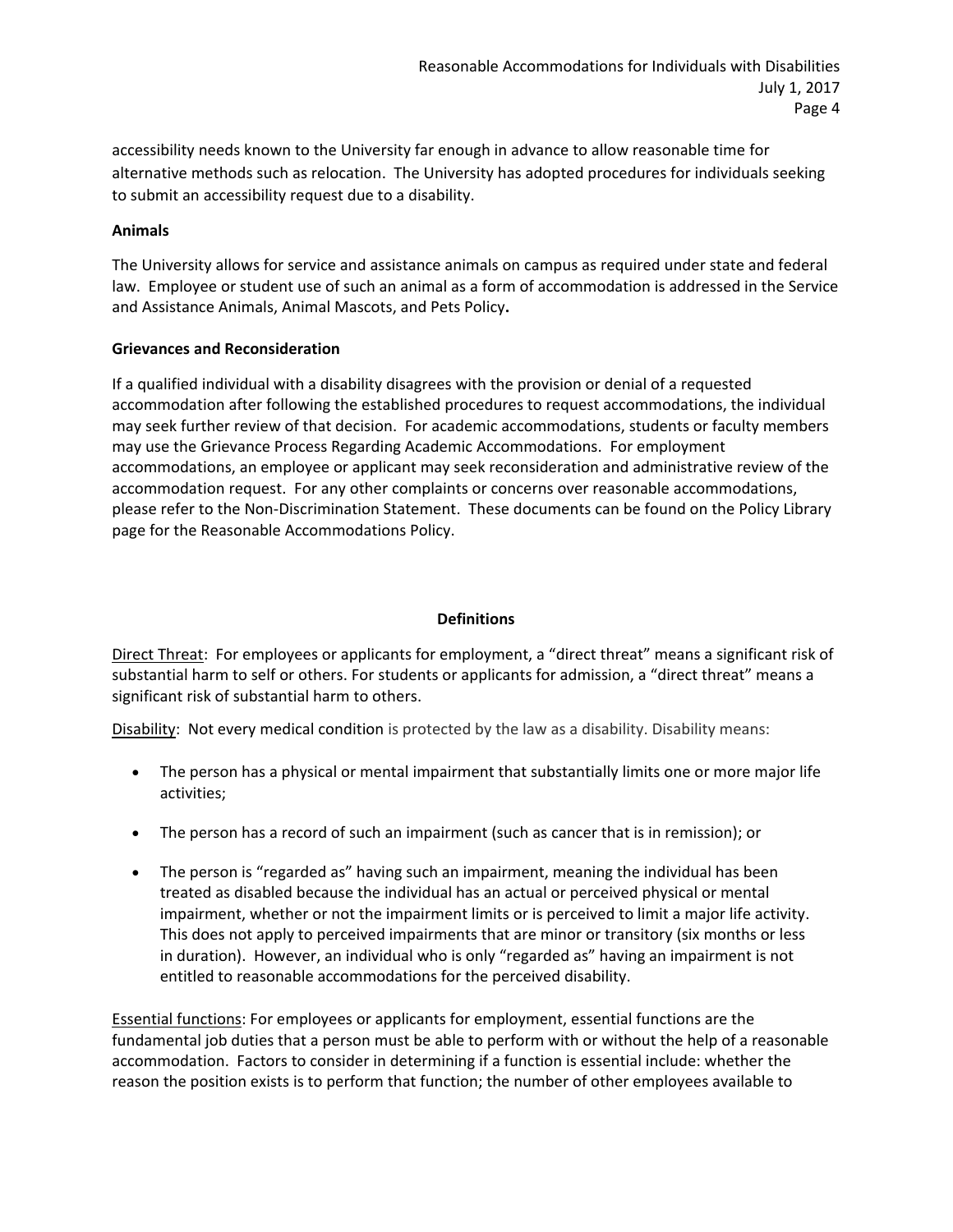perform the function or among whom the performance of the function can be distributed; and the degree of expertise or skill required to perform the function.

Fundamental alteration: For academic accommodations, an accommodation that a faculty member believes will compromise the academic integrity of the course and/or program by significantly changing the course, program, or experience.

Major life activity: Major life activities include functions such as caring for one's self, performing manual tasks, walking, seeing, hearing, speaking, breathing, learning, working, eating, sleeping, standing, lifting, bending, reading, concentrating, thinking, working, interacting with others, and communicating. Also included are major bodily functions, such as the functions of the immune system, normal cell growth, digestive, bowel, bladder, neurological, brain, respiratory, circulatory, endocrine, and reproductive functions.

Qualified individual with a disability: A qualified individual with a disability is someone who satisfies the requisite skill, experience, education, and other job-related or academic related requirements to otherwise participate as an employee or student at the University. A qualified employee with a disability is an individual with a disability who can perform the essential functions of the position the individual holds or desires, with or without reasonable accommodation. A qualified student with a disability is an individual with a disability who meets the academic and technical standards requisite to admission or participation in the education program or activity, with or without reasonable accommodations.

Readily achievable: Easily accomplishable and able to be carried out without much difficulty or expense. In determining whether an action is readily achievable, factors to be considered include the nature and cost of the action needed, the financial resources of the University or Department, the impact on expenses and resources (including safety requirements), and the geographic location of the site or site(s) in questions.

# Reasonable accommodation:

For employees, a reasonable accommodation is any modification, change, or adjustment to a job or the work environment or the manner in which a job is performed that permits a qualified applicant or employee with a disability to participate in the job application process, to perform the essential functions of a job, or to enjoy benefits and privileges of employment equal to those enjoyed by employees without disabilities.

For students, a reasonable accommodation is a change or adjustment to the education environment necessary to afford a student or applicant with a disability an equal opportunity to participate in an educational program or activity. Reasonable accommodations might include the provision of academic adjustments or auxiliary aids and services, such as modified texts, note takers, interpreters, readers, policy/program modifications, and specialized computer equipment.

Substantially limits: Substantial limitation is an individualized inquiry, but generally takes into account the effect of the individual's disability in comparison to most people or other students in the general